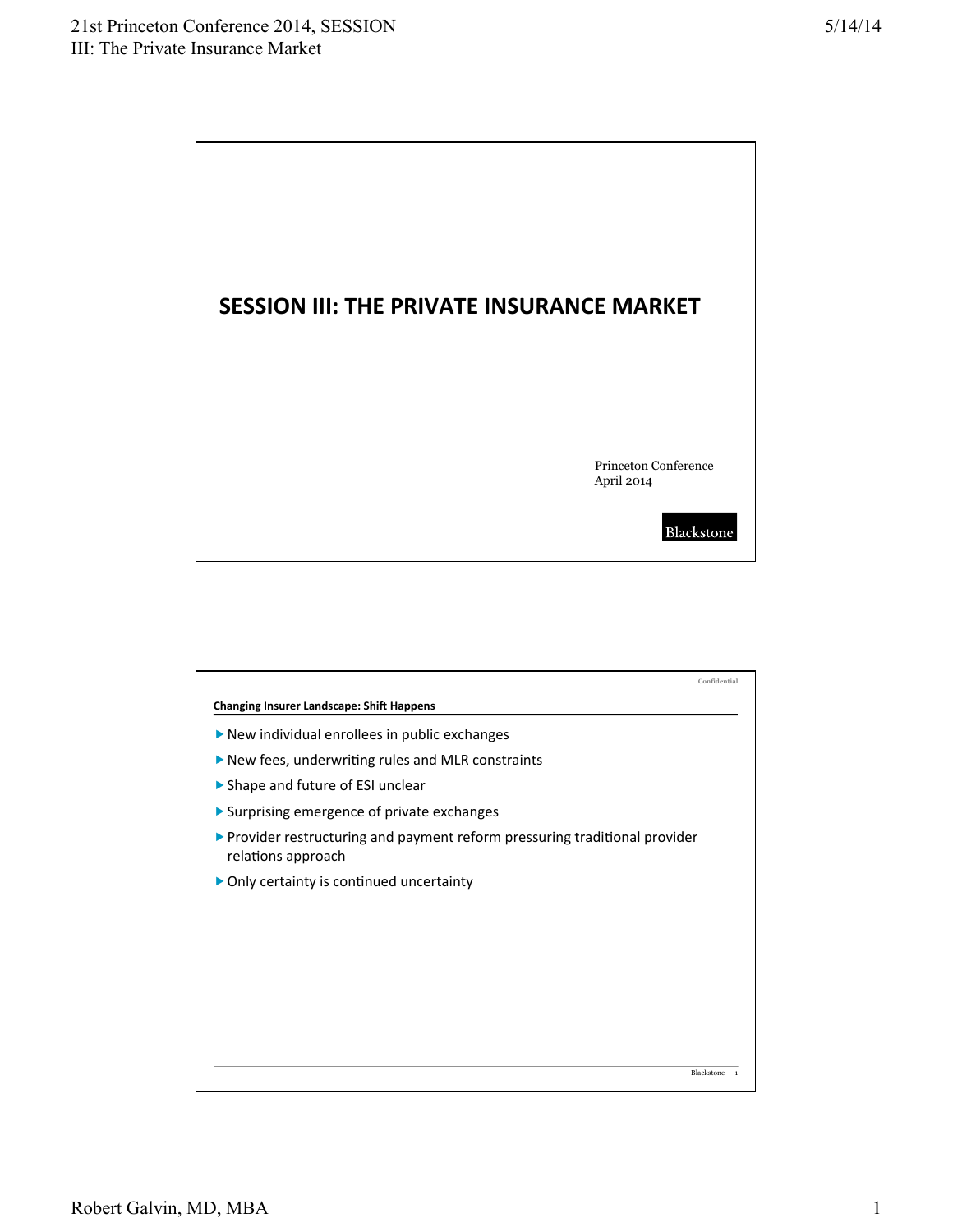## 21st Princeton Conference 2014, SESSION III: The Private Insurance Market



| In the Game                                                                                                                                         |                                                                                                                                                                                                                           | <b>Exit Strategy</b>                                                                               |
|-----------------------------------------------------------------------------------------------------------------------------------------------------|---------------------------------------------------------------------------------------------------------------------------------------------------------------------------------------------------------------------------|----------------------------------------------------------------------------------------------------|
| <b>Maintain coverage</b><br>for employees<br>Drive consumerism<br>and wellness<br>High-deductible<br>plans, incentives<br>and price<br>transparency | Reduce<br>dependent/<br>retiree coverage<br>Shift toward<br>part-time labor<br>Set employee<br>portion of<br>premium above<br>$9.5%$ of<br>household<br>income for some<br>employees,<br>qualifying them<br>for subsidies | Eliminate<br>coverage, but<br>help make<br>employee whole<br><b>Public or private</b><br>exchanges |